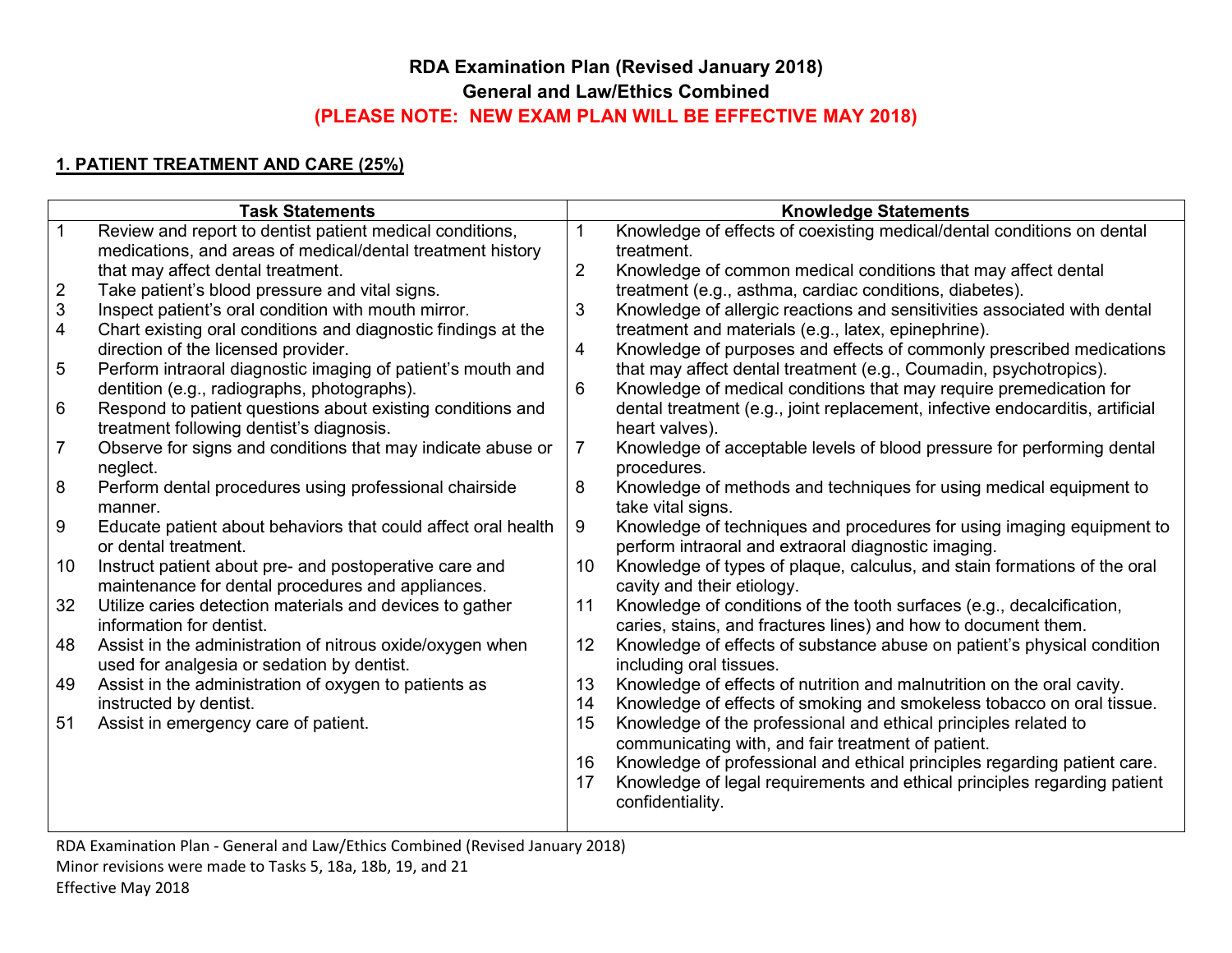| 18 | Knowledge of types of dental conditions of hard and soft tissue and how                               |
|----|-------------------------------------------------------------------------------------------------------|
|    | to identify and document them.                                                                        |
| 19 | Knowledge of basic oral and dental anatomy (e.g., nomenclature,                                       |
|    | morphology, and tooth notation).                                                                      |
| 20 | Knowledge of legal requirements and ethical principles regarding                                      |
|    | mandated reporting (abuse and neglect).                                                               |
| 22 | Knowledge of the RDA/RDAEFs legal and ethical responsibilities to report                              |
|    | violations of the state dental practice act, administrative rules or                                  |
|    | regulations to the proper authorities.                                                                |
| 23 | Knowledge of methods and techniques patients can perform to improve                                   |
|    | oral health.                                                                                          |
| 24 | Knowledge of pre- and postoperative care and maintenance for dental                                   |
|    | procedures and appliances.                                                                            |
| 25 | Knowledge of requirements for the supervision of RDAs and RDAEFs                                      |
|    | related to different dental procedures.                                                               |
| 26 | Knowledge of scope of practice for RDAs and RDAEFs related to initial                                 |
| 64 | patient assessment.                                                                                   |
|    | Knowledge of types of automated caries detection devices, materials, and<br>procedures for their use. |
| 68 | Knowledge of scope of practice for RDAs related to use of caries                                      |
|    | detection devices and materials.                                                                      |
| 92 | Knowledge of procedures for the use and care of equipment used to                                     |
|    | administer oxygen and nitrous oxide/oxygen.                                                           |
| 93 | Knowledge of signs and symptoms indicating the need to implement first                                |
|    | aid and basic life support measures.                                                                  |
| 95 | Knowledge of signs and symptoms indicating possible allergic reactions                                |
|    | and/or sensitivities to medications or materials used in dentistry.                                   |
|    |                                                                                                       |
|    |                                                                                                       |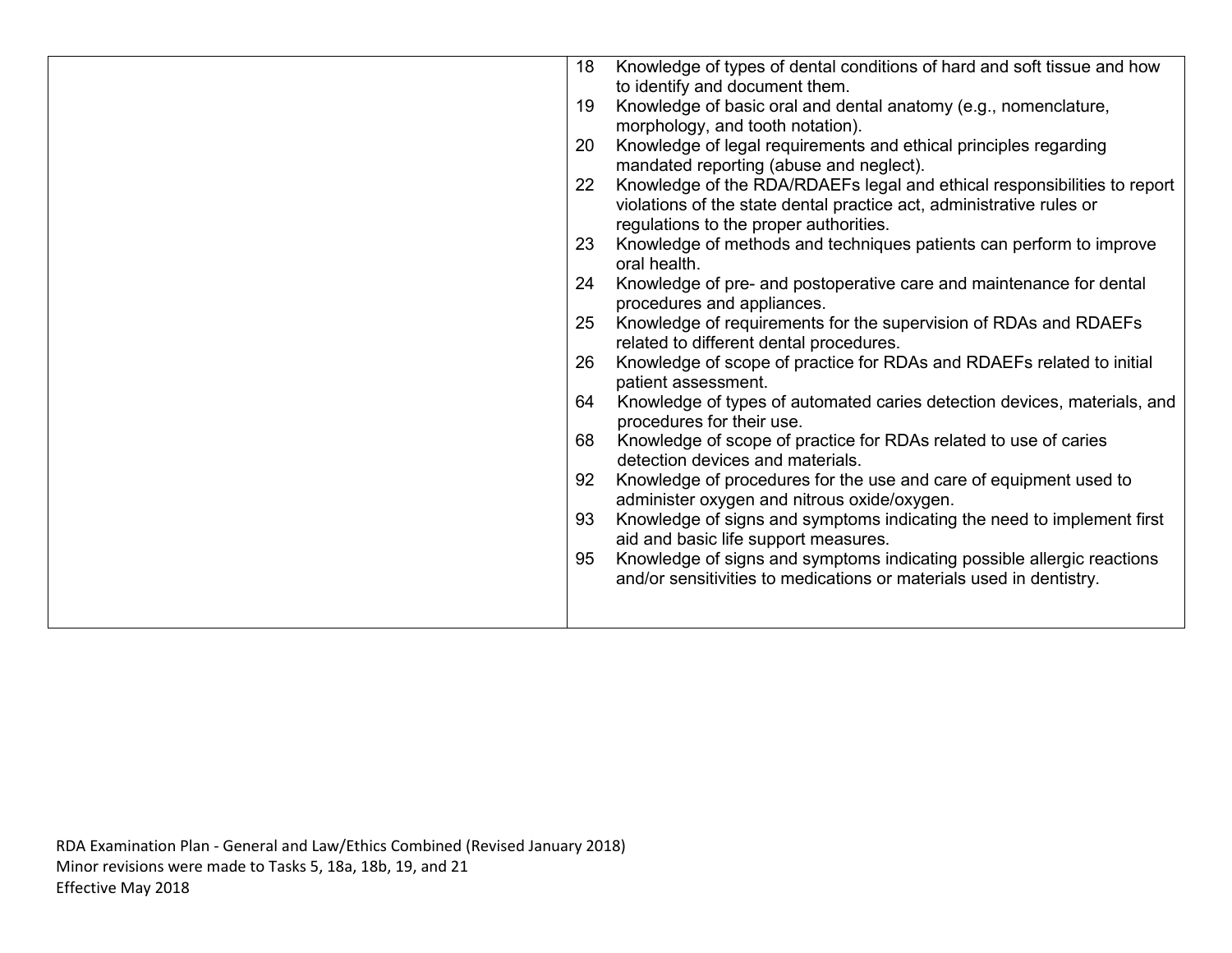# **2. DENTAL PROCEDURES (35%)**

#### **2A Dental Procedures: Direct and Indirect Restorations (30%)**

| <b>Task Statements</b> |                                                             |    | <b>Knowledge Statements</b>                                                                          |  |  |
|------------------------|-------------------------------------------------------------|----|------------------------------------------------------------------------------------------------------|--|--|
| 13                     | Place bases and liners.                                     | 28 | Knowledge of types of base and liner materials and the techniques and                                |  |  |
| 14                     | Place matrices and wedges.                                  |    | procedures for their application and placement.                                                      |  |  |
| 15                     | Place temporary filling material.                           | 29 | Knowledge of types of wedges and the techniques and procedures for                                   |  |  |
| 16                     | Apply etchant to tooth surface (tooth dentin or enamel) for |    | their use.                                                                                           |  |  |
|                        | direct and indirect provisional restorations.               | 30 | Knowledge of techniques and procedures for using matrix bands with or                                |  |  |
| 17                     | Place bonding agent.                                        |    | without band retainers.                                                                              |  |  |
|                        | 18a Fabricate and adjust indirect provisional restorations. | 31 | Knowledge of types of temporary filling materials and the techniques and                             |  |  |
| 18b                    | Place, adjust, and finish direct provisional restorations.  |    | procedures to mix, place, and contour them.                                                          |  |  |
| 19                     | Perform cementation procedure for indirect provisional      | 32 | Knowledge of types of bonding agents and the techniques and                                          |  |  |
|                        | restorations.                                               |    | procedures for their application and placement.                                                      |  |  |
| 20                     | Obtain intraoral images using computer generated imaging    | 33 | Knowledge of types of etchants and the techniques and procedures for                                 |  |  |
|                        | system (e.g., CADCAM).                                      |    | their application and placement.                                                                     |  |  |
| 21                     | Take impressions for indirect provisional restorations.     | 34 | Knowledge of irregularities in margins that affect direct and indirect                               |  |  |
| 22                     | Remove indirect provisional restorations.                   |    | provisional restorations.                                                                            |  |  |
| 23                     | Perform in-office whitening (bleaching) procedures (e.g.,   | 35 | Knowledge of techniques used to eliminate open margins when placing                                  |  |  |
|                        | Boost, Opalescence).                                        |    | restorative materials.                                                                               |  |  |
|                        |                                                             | 36 | Knowledge of methods for identifying improper occlusal contacts,                                     |  |  |
|                        |                                                             |    | proximal contacts, or embrasure contours of provisional restorations.                                |  |  |
|                        |                                                             | 37 | Knowledge of techniques and procedures for mitigating the effects of                                 |  |  |
|                        |                                                             |    | improper occlusal contacts, proximal contacts, or embrasure contours of<br>provisional restorations. |  |  |
|                        |                                                             | 38 | Knowledge of instrumentation and techniques related to the removal of                                |  |  |
|                        |                                                             |    | indirect provisional restorations.                                                                   |  |  |
|                        |                                                             | 39 | Knowledge of scope of practice for RDAs and RDAEFs related to                                        |  |  |
|                        |                                                             |    | applying bases, liners, and bonding agents.                                                          |  |  |
|                        |                                                             | 40 | Knowledge of equipment and procedures used to obtain intraoral images                                |  |  |
|                        |                                                             |    | for computer-aided, milled restorations.                                                             |  |  |
|                        |                                                             | 41 | Knowledge of types of impression materials and techniques and                                        |  |  |
|                        |                                                             |    | procedures for their application and placement.                                                      |  |  |
|                        |                                                             | 42 | Knowledge of techniques and procedures used to mix and place                                         |  |  |
|                        |                                                             |    | provisional materials.                                                                               |  |  |
|                        |                                                             | 43 | Knowledge of techniques and procedures for bonding provisional                                       |  |  |
|                        |                                                             |    | veneers.                                                                                             |  |  |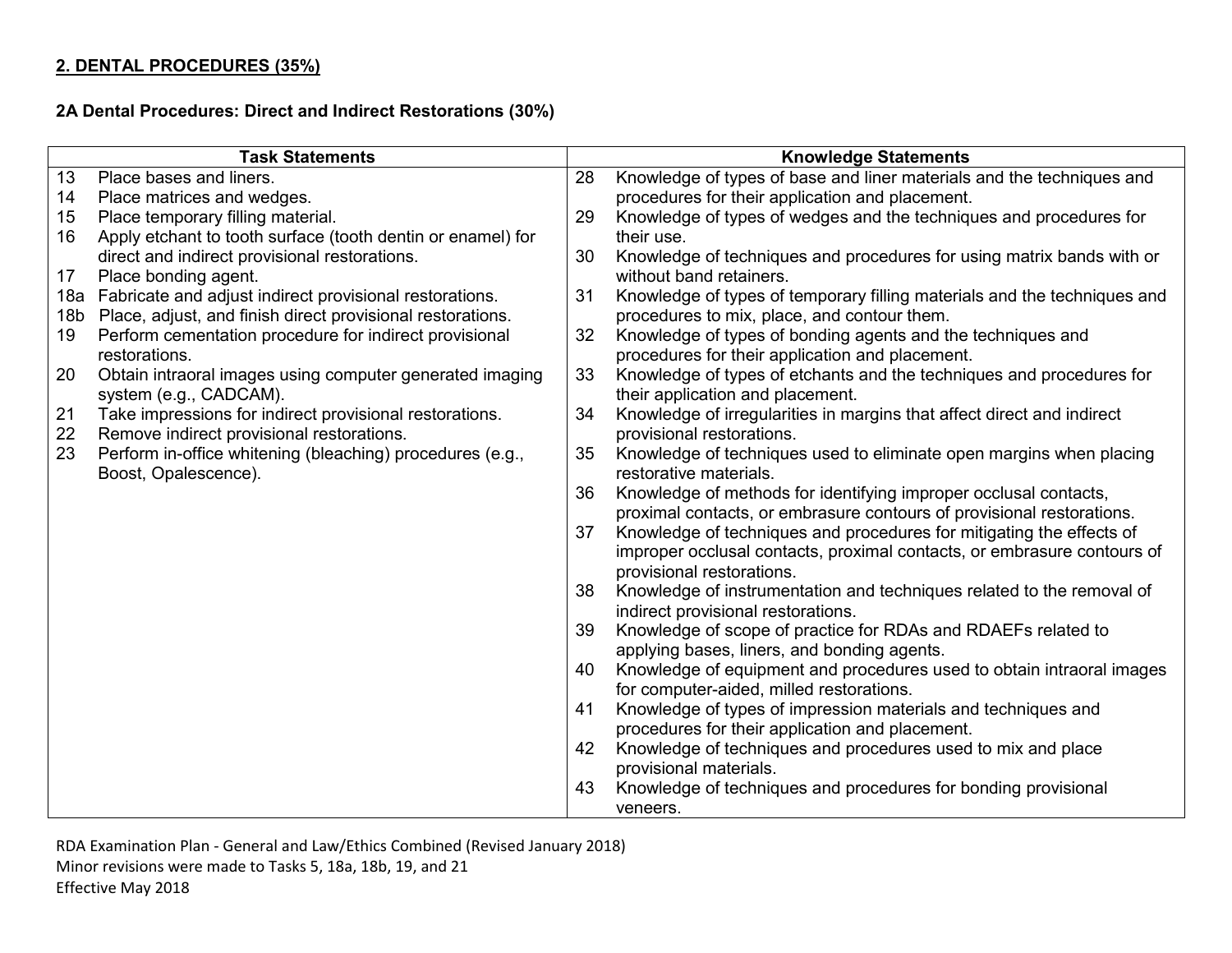| Knowledge of indications and contraindications for the use of whitening<br>44          |
|----------------------------------------------------------------------------------------|
| (bleaching) agents.                                                                    |
| Knowledge of indications and contraindications for the use of bonding<br>45<br>agents. |
| Knowledge of indications and contraindications for the use of etching<br>46            |
| agents.                                                                                |
| Knowledge of types of whitening (bleaching) agents and the techniques<br>47            |
| and procedures for their application.                                                  |
| Knowledge of types of cements and the techniques and procedures for<br>48              |
| their application, placement, and removal.                                             |
| Knowledge of scope of practice for RDAs and RDAEFs related to<br>49                    |
| applying and activating whitening (bleaching) agents.                                  |
| Knowledge of RDA and RDAEF scopes of practice related to direct<br>50                  |
| restorations.                                                                          |
| Knowledge of RDA and RDAEF scopes of practice related to indirect<br>51                |
| restorations.                                                                          |
| Knowledge of RDA and RDAEF scopes of practice related to final<br>52                   |
| impressions.                                                                           |

# **2B Dental Procedures: Preventive Procedures (5%)**

|    | <b>Task Statements</b>                            |    | <b>Knowledge Statements</b>                                              |
|----|---------------------------------------------------|----|--------------------------------------------------------------------------|
| 31 | Perform coronal polishing.                        | 60 | Knowledge of scope of practice for RDAs related to coronal polishing and |
| 33 | Prepare teeth and apply pit and fissure sealants. |    | the application of pit and fissure sealants.                             |
|    |                                                   |    |                                                                          |
|    |                                                   |    |                                                                          |
|    |                                                   |    |                                                                          |
|    |                                                   |    |                                                                          |
|    |                                                   |    |                                                                          |
|    |                                                   |    |                                                                          |
|    |                                                   |    |                                                                          |
|    |                                                   |    |                                                                          |
|    |                                                   |    |                                                                          |
|    |                                                   |    |                                                                          |
|    |                                                   |    |                                                                          |
|    |                                                   |    |                                                                          |
|    |                                                   |    |                                                                          |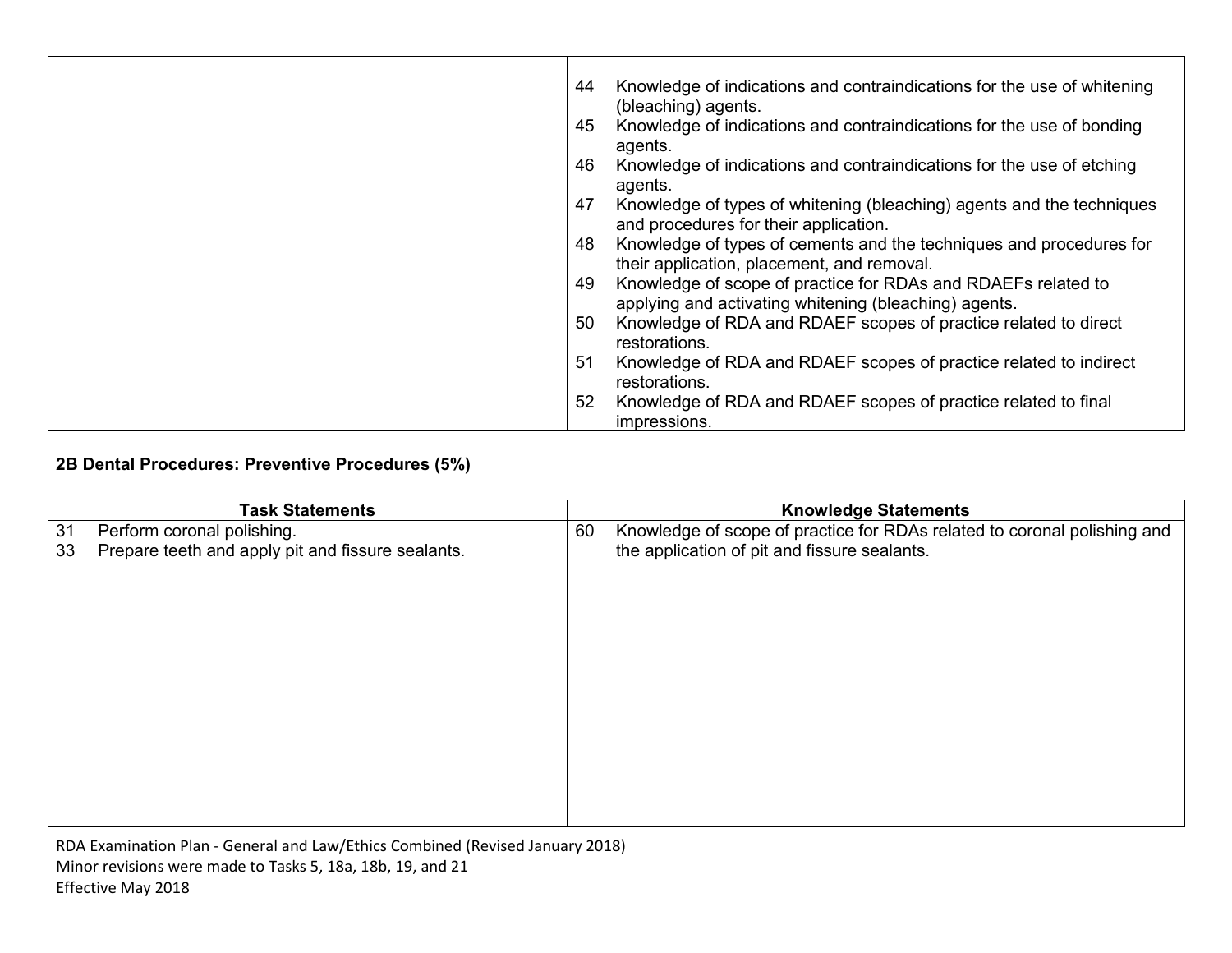# **3. DENTAL SPECIALTY PROCEDURES (10%)**

## **3A Dental Specialty Procedures: Endodontic Procedures (2%)**

|    | <b>Task Statements</b>            | <b>Knowledge Statements</b>                                                                                                         |
|----|-----------------------------------|-------------------------------------------------------------------------------------------------------------------------------------|
| 58 | Test pulp vitality.               | 102 Knowledge of techniques and procedures for testing pulp vitality.                                                               |
| 59 | Dry canals with absorbent points. | 103 Knowledge of techniques and procedures for measuring canal length and<br>size.                                                  |
|    |                                   | 104 Knowledge of scope of practice for RDAs and RDAEFs related to initial<br>pulp vitality testing and other endodontic procedures. |

#### **3B Dental Specialty Procedures: Periodontal Procedures (1%)**

|    | <b>Task Statements</b>                        | <b>Knowledge Statements</b>                                                                                                                                                                                       |
|----|-----------------------------------------------|-------------------------------------------------------------------------------------------------------------------------------------------------------------------------------------------------------------------|
| 62 | Place periodontal dressings at surgical site. | 108 Knowledge of scope of practice for RDAs and RDAEFs related to the<br>placement of periodontal dressing materials.<br>109 Knowledge of types of periodontal dressings and techniques for their<br>application. |

# **3C Dental Specialty Procedures: Orthodontic Procedures (3%)**

|    | <b>Task Statements</b>                              | <b>Knowledge Statements</b>                                              |
|----|-----------------------------------------------------|--------------------------------------------------------------------------|
| 63 | Place orthodontic separators.                       | 110 Knowledge of scope of practice for RDAs and RDAEFs related to the    |
| 64 | Place and remove ligature ties and arch wires.      | placement of orthodontic materials.                                      |
| 65 | Place elastic ties to secure arch wires.            | 111 Knowledge of techniques for placement and removal of orthodontic     |
| 66 | Remove orthodontic bands.                           | separators and bands, arch wires, and ties.                              |
| 67 | Take impression for fixed and removable orthodontic | 112 Knowledge of techniques for placement and removal of removable       |
|    | appliances.                                         | orthodontic appliances.                                                  |
|    |                                                     | 113 Knowledge of types of materials for taking impressions for removable |
|    |                                                     | orthodontic appliances and the techniques for their application.         |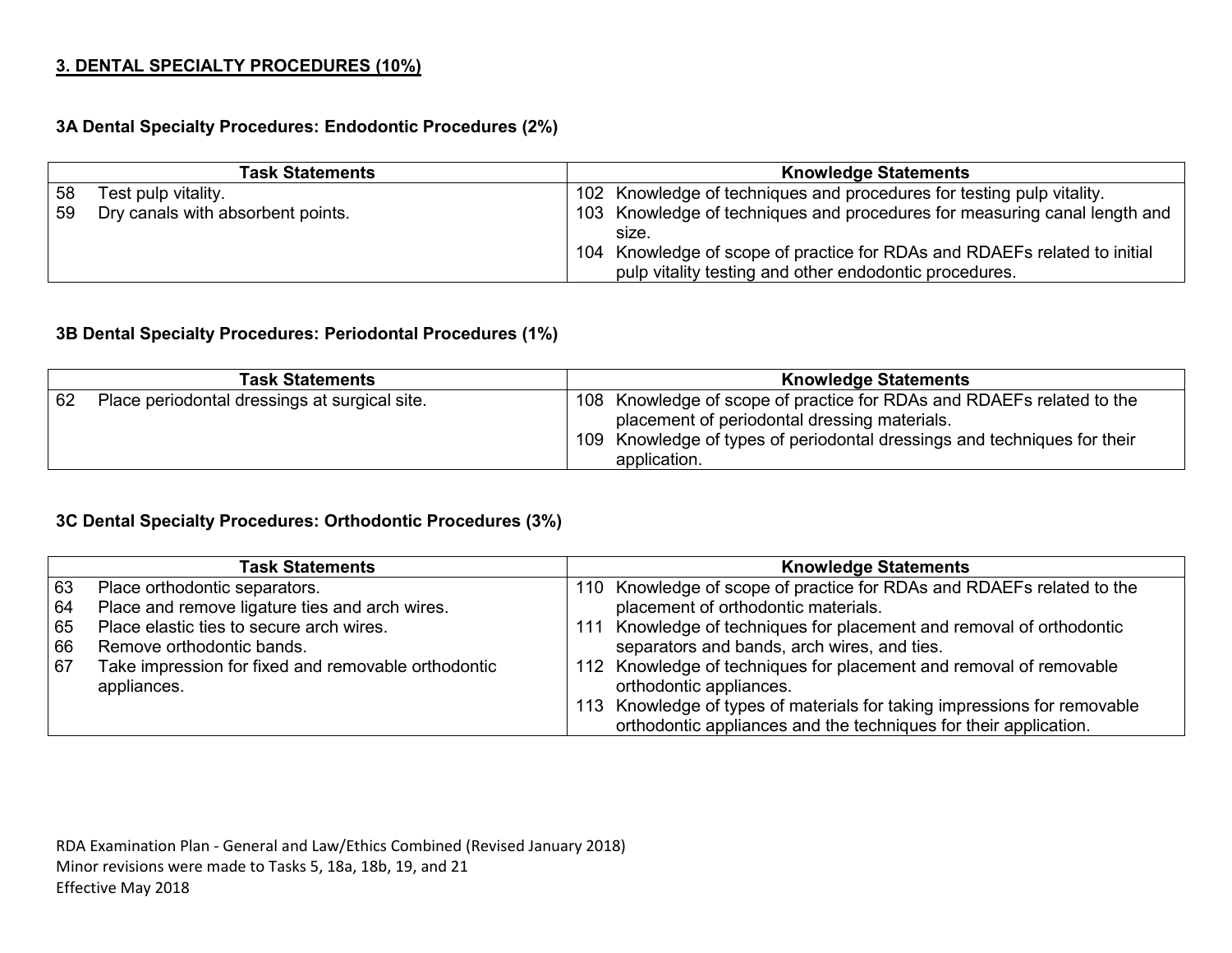# **3D Dental Specialty Procedures: Implants, Oral Surgery and Extractions (3%)**

|     | Task Statements                                                 | <b>Knowledge Statements</b>                                               |
|-----|-----------------------------------------------------------------|---------------------------------------------------------------------------|
| 69  | Remove post-extraction and post-surgery sutures as              | 114 Knowledge of techniques for removing post-extraction and post-surgery |
|     | directed by dentist.                                            | sutures.                                                                  |
| -70 | Place and remove dry socket dressing as directed by<br>dentist. | 115 Knowledge of methods for treating dry socket.                         |

### **3E Dental Specialty Procedures: Prosthetic Appliances (1%)**

| Task Statements                                   | <b>Knowledge Statements</b>                                                                                                                                                                                                                                                                                                                                 |
|---------------------------------------------------|-------------------------------------------------------------------------------------------------------------------------------------------------------------------------------------------------------------------------------------------------------------------------------------------------------------------------------------------------------------|
| - 71<br>Adjust prosthetic appliances extraorally. | 116 Knowledge of methods for identifying pressure points (sore spots) related<br>to ill-fitting prosthetic appliances.<br>117 Knowledge of materials, equipment, and techniques used for adjustment<br>of prosthetic appliances.<br>118 Knowledge of scope of practice for RDAs and RDAEFs related to the<br>adjustment of extraoral prosthetic appliances. |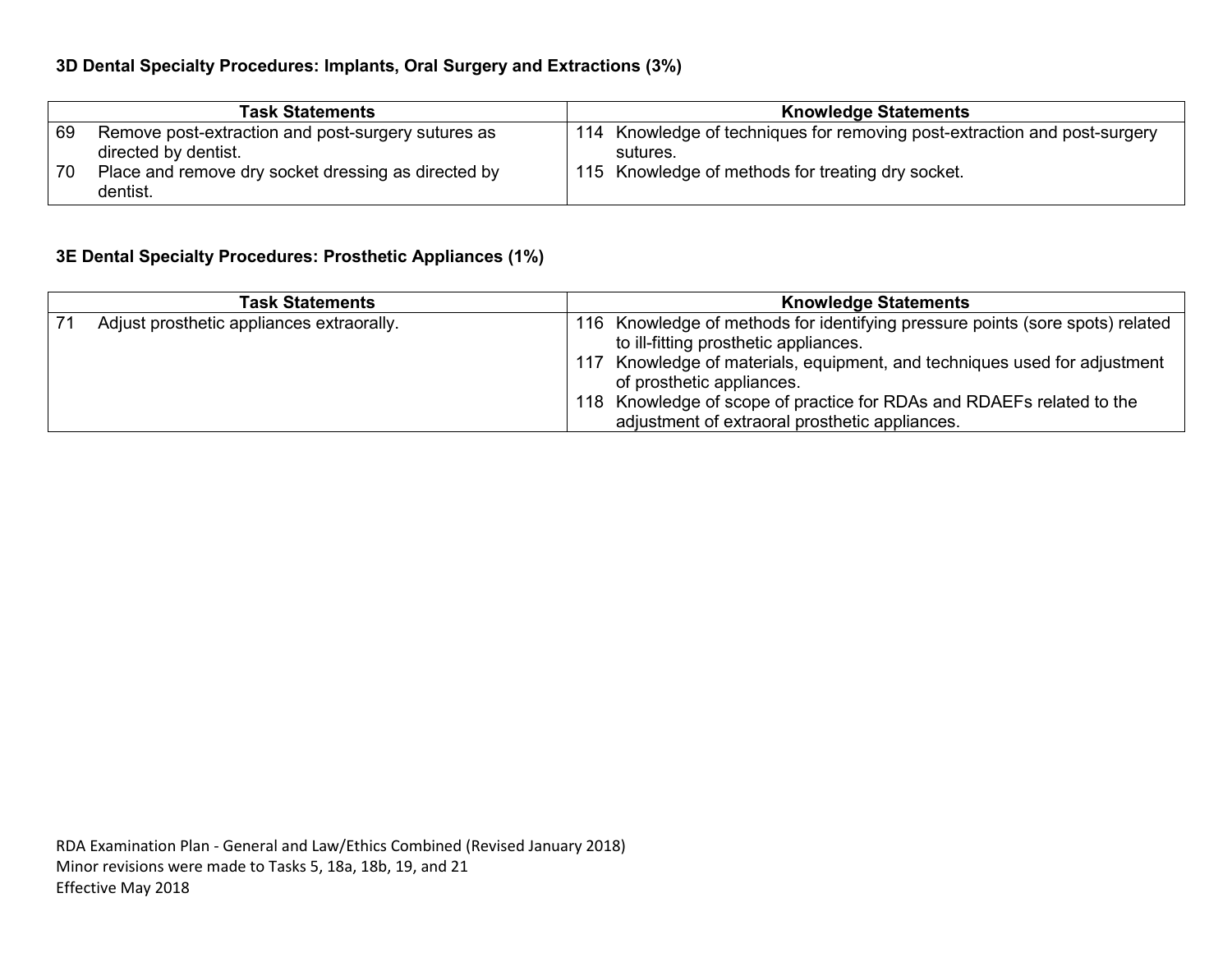# **4. SAFETY (30%)**

# **4A Safety: Infection Control (24%)**

|          | <b>Task Statements</b>                                                                    |    | <b>Knowledge Statements</b>                                              |
|----------|-------------------------------------------------------------------------------------------|----|--------------------------------------------------------------------------|
| 34       | Wear personal protective equipment during patient-based                                   | 69 | Knowledge of laws and regulations pertaining to infection control        |
|          | and non-patient-based procedures as specific to the tasks.                                |    | procedures related to "Dental Healthcare Personnel" (DHCP)               |
| 35       | Purge dental unit lines with air or water prior to attachment                             |    | environments.                                                            |
|          | of devices.                                                                               | 74 | Knowledge of protocols and procedures for purging dental unit waterlines |
| 36       | Use germicides for surface disinfection (e.g., tables, chairs,                            |    | and hand pieces (DUWL).                                                  |
|          | counters).                                                                                | 84 | Knowledge of procedures and protocols for the disposal of biological     |
| 37       | Use surface barriers for prevention of cross-contamination.                               |    | hazardous waste and Other Potentially Infectious Materials (OPIM).       |
| 38       | Perform instrument sterilization in compliance with the                                   |    |                                                                          |
|          | office's infection control program.                                                       |    |                                                                          |
| 39       | Disinfect and sterilize laboratory and operatory equipment in                             |    |                                                                          |
|          | compliance with the office's infection control program.                                   |    |                                                                          |
| 40<br>41 | Use hand hygiene procedures.<br>Conduct biological spore testing to ensure functioning of |    |                                                                          |
|          | sterilization devices.                                                                    |    |                                                                          |
| 42       | Dispose of biological hazardous waste and Other Potentially                               |    |                                                                          |
|          | Infectious Materials (OPIM).                                                              |    |                                                                          |
| 43       | Dispose of pharmaceuticals and sharps in appropriate                                      |    |                                                                          |
|          | container.                                                                                |    |                                                                          |
|          |                                                                                           |    |                                                                          |
|          |                                                                                           |    |                                                                          |
|          |                                                                                           |    |                                                                          |
|          |                                                                                           |    |                                                                          |
|          |                                                                                           |    |                                                                          |
|          |                                                                                           |    |                                                                          |
|          |                                                                                           |    |                                                                          |
|          |                                                                                           |    |                                                                          |
|          |                                                                                           |    |                                                                          |
|          |                                                                                           |    |                                                                          |
|          |                                                                                           |    |                                                                          |
|          |                                                                                           |    |                                                                          |
|          |                                                                                           |    |                                                                          |